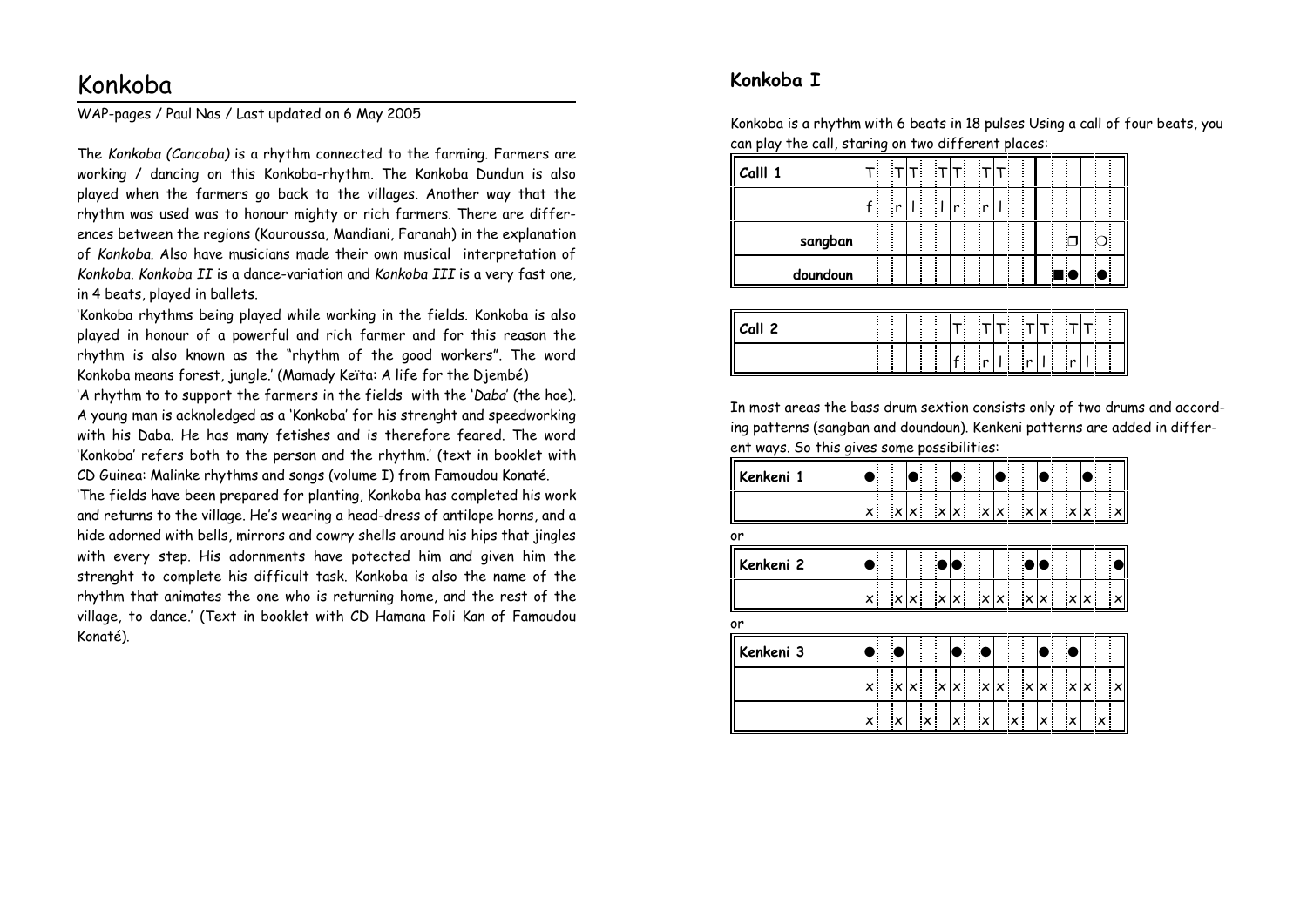| Sangban 1  |   |    |    | $\circ$ |     |    |    |  |    | C |  |
|------------|---|----|----|---------|-----|----|----|--|----|---|--|
|            | × | :x |    | ×       | ix. | ΙX | iχ |  |    |   |  |
|            | × | iχ |    |         |     |    |    |  |    |   |  |
|            |   |    |    |         |     |    |    |  |    |   |  |
| Sangban 2  |   |    | ٠О |         | ∶∩  |    |    |  | ÷О |   |  |
|            | x | iΧ |    |         |     |    | iΧ |  |    |   |  |
|            |   |    |    |         |     |    |    |  |    |   |  |
| Sanahan 3a |   |    |    |         |     |    |    |  |    |   |  |

| Sangban 3a |   |  |  |  |                      |         | . .<br>и             |           |                      |  |  |
|------------|---|--|--|--|----------------------|---------|----------------------|-----------|----------------------|--|--|
|            | v |  |  |  | $\ddot{\phantom{0}}$ | $\cdot$ | $\ddot{\phantom{0}}$ | $\ddotsc$ | $\ddot{\phantom{0}}$ |  |  |

| Sangban 3b |   |  |                                |  |  |  |              |
|------------|---|--|--------------------------------|--|--|--|--------------|
|            | v |  | $\ddot{\phantom{0}}$<br>$\sim$ |  |  |  | $\checkmark$ |

Sangban 4 (Famoudou Konaté: CD Hamana Foli Kan). This pattern is in a

subtle way inspired by what is normally the doundoun pattern.

| Sangban 4 |                      |     |  |  |         | ) : (                |  |
|-----------|----------------------|-----|--|--|---------|----------------------|--|
|           | $\ddot{\phantom{0}}$ | ٠., |  |  | $\cdot$ | $\ddot{\phantom{0}}$ |  |

| Doundoun |   |                                |   |                                |   |                            | ы                  |  |
|----------|---|--------------------------------|---|--------------------------------|---|----------------------------|--------------------|--|
|          | × | $\ddot{\phantom{0}}$<br>$\sim$ | v | $\ddot{\phantom{0}}$<br>$\sim$ | v | $\cdot$<br>$\cdot$ $\cdot$ | ⋯<br>۰×<br>$\cdot$ |  |

| Djembé |   |  |        |   | $\epsilon$ : | ritic : | יוכוכו | B¦S¦ | ΠI |
|--------|---|--|--------|---|--------------|---------|--------|------|----|
|        | n |  | $\sim$ | . |              | .       |        |      | Ι  |

| Djembé 2 |   | $\overline{\phantom{a}}$ |  |   | . . |  | . |  |
|----------|---|--------------------------|--|---|-----|--|---|--|
|          | × | n                        |  | и | и   |  |   |  |

| Djembé 3 |  |   |  |
|----------|--|---|--|
|          |  | n |  |

| Djembé 4                                 | sļ     | ļΤ          | sļ                            |     | sļ             | İΤ         | sļ               |             | S.    |                   | $\top$ | S                               | i                               |
|------------------------------------------|--------|-------------|-------------------------------|-----|----------------|------------|------------------|-------------|-------|-------------------|--------|---------------------------------|---------------------------------|
|                                          | r i    | ļη          | I                             |     | ŧ<br>r         | ¦r         | ł                |             | r i   |                   | ١r     | $\overline{\mathsf{L}}$         |                                 |
|                                          |        |             |                               |     |                |            |                  |             |       |                   |        |                                 |                                 |
| Djembé 5                                 |        | <b>B</b> ST |                               | S:  | B:             |            | т:               | :S          | $B$ : |                   | ۱T     |                                 | $S_{\frac{1}{2}}^{\frac{1}{2}}$ |
|                                          |        | r∏r         |                               | r   | r              |            | ı                | h           | r     |                   | ۱r     |                                 | r                               |
| Konkoba-melody on two djembé's (6 and 7) |        |             |                               |     |                |            |                  |             |       |                   |        |                                 |                                 |
| Djembé 6                                 | Τļ     | ļΤ          |                               | B   |                | ίB         | т                | ļΤ          |       | $B$ : $B$         |        |                                 | B                               |
|                                          | ŧ<br>r | łη          |                               | İΤ  |                | h          | I                | i<br>I      |       | $  \cdot  $       |        |                                 | r                               |
|                                          |        |             |                               |     |                |            |                  |             |       |                   |        |                                 |                                 |
| Djembé 7                                 | sļ     |             | sļ                            |     | $\mathsf{s}$ : | ļ          | sļ               |             | S.    |                   | ļΤ     | тіт                             |                                 |
|                                          | I<br>r |             | I<br>ı                        |     | r              |            | ļ<br>ı           |             | r     |                   | ١r     | $\mathsf{I}$ in                 |                                 |
|                                          |        |             |                               |     |                |            |                  |             |       |                   |        |                                 |                                 |
| Djembé                                   |        | T T S       |                               | bis |                | $b$ 5      |                  | $T$ $T$ $S$ |       | B <sub>S</sub>    |        |                                 | BİS                             |
| solo accomp.1                            |        | r   I  r    |                               | r∏  |                | $   \cdot$ |                  | r           |       | $  $ $\mathsf{r}$ |        |                                 | ۱r                              |
|                                          |        |             |                               |     |                |            |                  |             |       |                   |        |                                 |                                 |
| Djembé                                   | sị     | İΤ          | Tis                           |     | sļ             | İ          | sļ               |             | sļ    |                   |        | $S_{\frac{1}{2}}^{\frac{1}{2}}$ |                                 |
| solo accomp.2                            | 'nİ    | İη          | $  \cdot  $                   | i   | ļ<br>r         |            | ļ<br>I           |             | r     | ļ                 |        | ı.                              |                                 |
|                                          |        |             |                               |     |                |            |                  |             |       |                   |        |                                 |                                 |
| Djembé                                   | T:     | is.         | $\mathsf{s}$                  | įΤ  | Τį             | :S         | S.               | İΤ          | т     |                   | :S     | S                               | T                               |
| solo accomp.3                            | I<br>r | ¦r          | İ<br>$\overline{\phantom{a}}$ | 'n  | ļ<br>Ir        | ۱r         | İ<br>$\mathsf I$ | ا<br>ا      | r     | İ                 | r      | $\overline{\phantom{a}}$        | İ<br>L                          |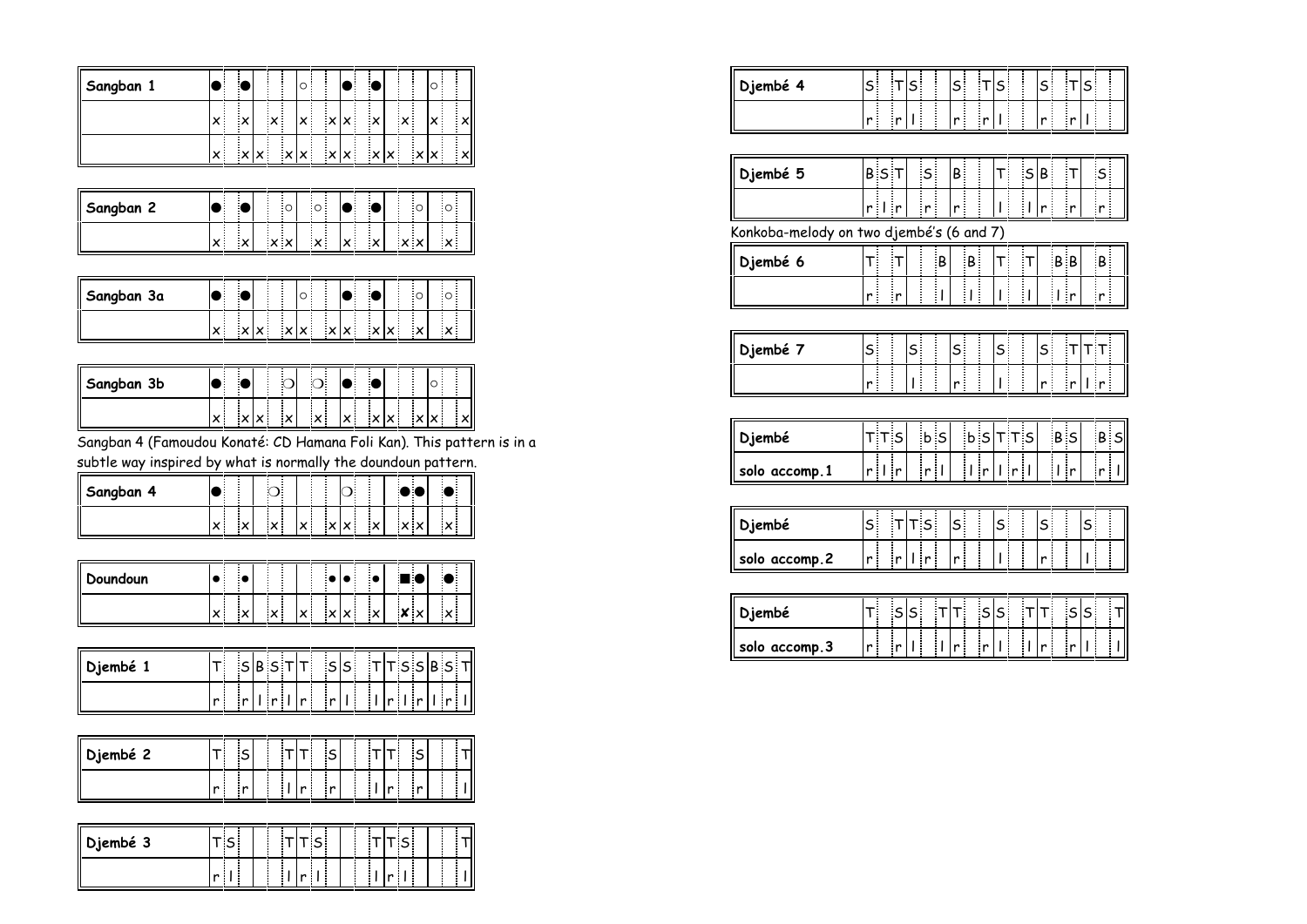| echauffement  | $s s s \tau $            | r  r<br>$\frac{r}{r}$   $\frac{r}{r}$   $\frac{r}{r}$   $\frac{r}{r}$<br>ן <sub>2 </sub> ד ד s<br>r   r | $  \cdot  _r  _r  _r  _r  _r  _r$<br>$  \cdot  $      |   |               |                                                                                    | $\tau$ $\tau$ $\vert \tau \vert$ $\tau$ $\vert s \vert$ |                          | $\overline{\mathbb{L}}$     |                           | $\begin{array}{c} \rule{2mm}{2mm} \rule{2mm}{2mm} \rule{2mm}{2mm} \rule{2mm}{2mm} \rule{2mm}{2mm} \rule{2mm}{2mm} \rule{2mm}{2mm} \rule{2mm}{2mm} \rule{2mm}{2mm} \rule{2mm}{2mm} \rule{2mm}{2mm} \rule{2mm}{2mm} \rule{2mm}{2mm} \rule{2mm}{2mm} \rule{2mm}{2mm} \rule{2mm}{2mm} \rule{2mm}{2mm} \rule{2mm}{2mm} \rule{2mm}{2mm} \rule{2mm}{2mm} \rule{2mm}{2mm} \rule{2mm}{2mm} \rule{2mm}{2mm} \rule{2mm}{$ |                 | $\lvert \mathbf{r} \rvert$ $\lvert \mathbf{r} \rvert$<br>2 r 1 | TSSSSSSSSS BSSSS<br>$\mathbf{r}$                                | $\vert\vert\vert_{\rm r}\vert\vert$<br>┆⊤<br>ا<br>ا |
|---------------|--------------------------|---------------------------------------------------------------------------------------------------------|-------------------------------------------------------|---|---------------|------------------------------------------------------------------------------------|---------------------------------------------------------|--------------------------|-----------------------------|---------------------------|----------------------------------------------------------------------------------------------------------------------------------------------------------------------------------------------------------------------------------------------------------------------------------------------------------------------------------------------------------------------------------------------------------------|-----------------|----------------------------------------------------------------|-----------------------------------------------------------------|-----------------------------------------------------|
|               |                          |                                                                                                         |                                                       |   |               |                                                                                    |                                                         |                          |                             |                           |                                                                                                                                                                                                                                                                                                                                                                                                                |                 |                                                                |                                                                 |                                                     |
|               |                          |                                                                                                         |                                                       |   |               |                                                                                    |                                                         |                          |                             |                           |                                                                                                                                                                                                                                                                                                                                                                                                                |                 |                                                                |                                                                 |                                                     |
|               |                          |                                                                                                         |                                                       |   |               |                                                                                    |                                                         |                          |                             |                           |                                                                                                                                                                                                                                                                                                                                                                                                                |                 |                                                                |                                                                 |                                                     |
|               |                          |                                                                                                         |                                                       |   |               |                                                                                    |                                                         |                          |                             |                           |                                                                                                                                                                                                                                                                                                                                                                                                                |                 |                                                                |                                                                 |                                                     |
|               |                          |                                                                                                         |                                                       |   |               |                                                                                    |                                                         |                          |                             |                           |                                                                                                                                                                                                                                                                                                                                                                                                                |                 |                                                                |                                                                 |                                                     |
|               |                          |                                                                                                         |                                                       |   |               |                                                                                    |                                                         |                          |                             |                           |                                                                                                                                                                                                                                                                                                                                                                                                                | ĺ               | I                                                              |                                                                 |                                                     |
|               |                          |                                                                                                         |                                                       |   |               | 2 r                                                                                |                                                         |                          | $\lceil \rceil \rceil$      |                           |                                                                                                                                                                                                                                                                                                                                                                                                                | Ī               | ┋                                                              |                                                                 |                                                     |
|               |                          |                                                                                                         |                                                       |   |               |                                                                                    |                                                         |                          |                             |                           |                                                                                                                                                                                                                                                                                                                                                                                                                |                 |                                                                |                                                                 |                                                     |
| Djembé solo 1 |                          |                                                                                                         |                                                       |   |               | s s s s t                                                                          |                                                         |                          |                             |                           |                                                                                                                                                                                                                                                                                                                                                                                                                |                 |                                                                | $ s s s \tau $                                                  |                                                     |
| phrase 1      | 2 r 1                    |                                                                                                         | $\left  \mathbf{r} \right  \mathbf{I}$                |   |               | 2 r 1                                                                              |                                                         |                          | $\left  \mathbf{r} \right $ |                           |                                                                                                                                                                                                                                                                                                                                                                                                                |                 | 2 r 1                                                          | $\left\vert \cdot \right\vert$ r $\left\vert \cdot \right\vert$ |                                                     |
|               |                          | τ т s т т s                                                                                             |                                                       |   |               |                                                                                    |                                                         |                          |                             |                           |                                                                                                                                                                                                                                                                                                                                                                                                                |                 |                                                                |                                                                 |                                                     |
|               |                          |                                                                                                         |                                                       |   |               |                                                                                    | j                                                       |                          |                             | $\frac{1}{2}$             |                                                                                                                                                                                                                                                                                                                                                                                                                | <br> <br> <br>İ | i                                                              |                                                                 | İ                                                   |
|               |                          | 2 r 1                                                                                                   | $\left  \mathbf{r} \right  \left  \mathbf{r} \right $ |   |               |                                                                                    |                                                         |                          |                             |                           |                                                                                                                                                                                                                                                                                                                                                                                                                |                 |                                                                |                                                                 |                                                     |
|               |                          | $\tau$ $\tau$ $ s $                                                                                     |                                                       |   |               | $\begin{bmatrix} 1 \\ 1 \end{bmatrix}$                                             |                                                         | $\mathsf{s}$             |                             | $\mathsf{T}^{\dagger}$    |                                                                                                                                                                                                                                                                                                                                                                                                                |                 | sļ                                                             | $\mathbf{T}$                                                    | $\mathsf{S}$                                        |
| phrase 2      | 2 r 1                    |                                                                                                         | ا<br>تا                                               |   | $\frac{1}{r}$ | $\begin{array}{c} \begin{array}{c} \uparrow \\ \downarrow \end{array} \end{array}$ |                                                         | $\overline{\mathbf{I}}$  |                             | $\overline{\mathbb{L}}$ r |                                                                                                                                                                                                                                                                                                                                                                                                                |                 | $\left  \mathbf{r} \right $                                    | $\overline{r}$                                                  | $\frac{1}{r}$                                       |
|               |                          |                                                                                                         |                                                       |   |               |                                                                                    |                                                         |                          |                             |                           |                                                                                                                                                                                                                                                                                                                                                                                                                |                 |                                                                |                                                                 |                                                     |
|               | $T$ $T$                  |                                                                                                         | $\mathsf{s}^{\mathsf{i}}$                             |   |               | $B\vert T \vert$ $S\vert S \vert$                                                  |                                                         |                          |                             |                           | $ \mathsf{T} $                                                                                                                                                                                                                                                                                                                                                                                                 |                 | $ \tau $ s                                                     |                                                                 | s s                                                 |
|               | $\mathsf{L}[\mathsf{r}]$ |                                                                                                         | ļ<br>r                                                |   | r             | $\overline{\mathbf{r}}$                                                            |                                                         | $\overline{\phantom{a}}$ |                             |                           | $\mathbb{F}_{r}$                                                                                                                                                                                                                                                                                                                                                                                               |                 | $\overline{\left\vert \mathbf{r}\right\vert }$ l               |                                                                 | $\frac{1}{2}$                                       |
|               |                          |                                                                                                         |                                                       |   |               |                                                                                    |                                                         |                          |                             |                           |                                                                                                                                                                                                                                                                                                                                                                                                                |                 |                                                                |                                                                 |                                                     |
|               |                          | ד ד <mark>ו</mark> ד                                                                                    |                                                       |   |               |                                                                                    |                                                         |                          | :<br>:<br>:                 |                           |                                                                                                                                                                                                                                                                                                                                                                                                                |                 | İ                                                              | :<br>:<br>:                                                     |                                                     |
|               | $\lceil \cdot \rceil$    |                                                                                                         | $\frac{1}{2}$                                         | İ |               | Ī                                                                                  | İ                                                       |                          | ļ                           | ļ                         |                                                                                                                                                                                                                                                                                                                                                                                                                | ļ               | :<br>:                                                         | Ī                                                               | İ                                                   |

# **Konkoba II**

*Konkoba II* is de dance- or acrobatic version of *Konkoba*. This one you can find on CD: Guinea: Malinke rhythms and Songs Volume I from Famoudou Konaté.

*Koumbala ni konkoba saraka, oure-oule (,a ou ee le, koudou woule ) kelele konkoba saraka, e a e konkoba le ni, a daba di komfala di toro*

Had I known that one could sacrifice a red chicken (a bull, kolanuts) I would have done it, I am myself a konkoba, my name is Konkoba, working with the hoe is hard, it makes one suffer but it does not kill...

| Call     |  |  | ŀ<br>÷ |  |  |  |  |  |
|----------|--|--|--------|--|--|--|--|--|
| sangban  |  |  |        |  |  |  |  |  |
| doundoun |  |  |        |  |  |  |  |  |

| Kenkeni |    |  |  |                            |            |                      |                      |              |              |                      |                  |                            |
|---------|----|--|--|----------------------------|------------|----------------------|----------------------|--------------|--------------|----------------------|------------------|----------------------------|
|         | x: |  |  | $\ddot{\phantom{0}}$<br>٠n | $\times$ : | $\ddot{\phantom{0}}$ | $\checkmark$<br>IX : | .<br>$\cdot$ | $\checkmark$ | $\ddot{\phantom{0}}$ | $\sim$<br>$\sim$ | ∶∨<br>$\ddot{\phantom{1}}$ |

| Sangban |     |     |                           |              |  |                                 |  |
|---------|-----|-----|---------------------------|--------------|--|---------------------------------|--|
|         | . . | .х. | $\ddot{\phantom{0}}$<br>⌒ | $\checkmark$ |  | ٠.,<br>$\overline{\phantom{a}}$ |  |

|  |  | v: | $\sim$ |  | $\cdot$<br>$\cdot$ |  |
|--|--|----|--------|--|--------------------|--|

| Doundoun |         |              |  |                      |         |                                         |  |
|----------|---------|--------------|--|----------------------|---------|-----------------------------------------|--|
|          | $\cdot$ | .<br>$\cdot$ |  | $\ddot{}$<br>$\cdot$ | $\cdot$ | $\ddot{\phantom{0}}$<br>$\cdot$ $\cdot$ |  |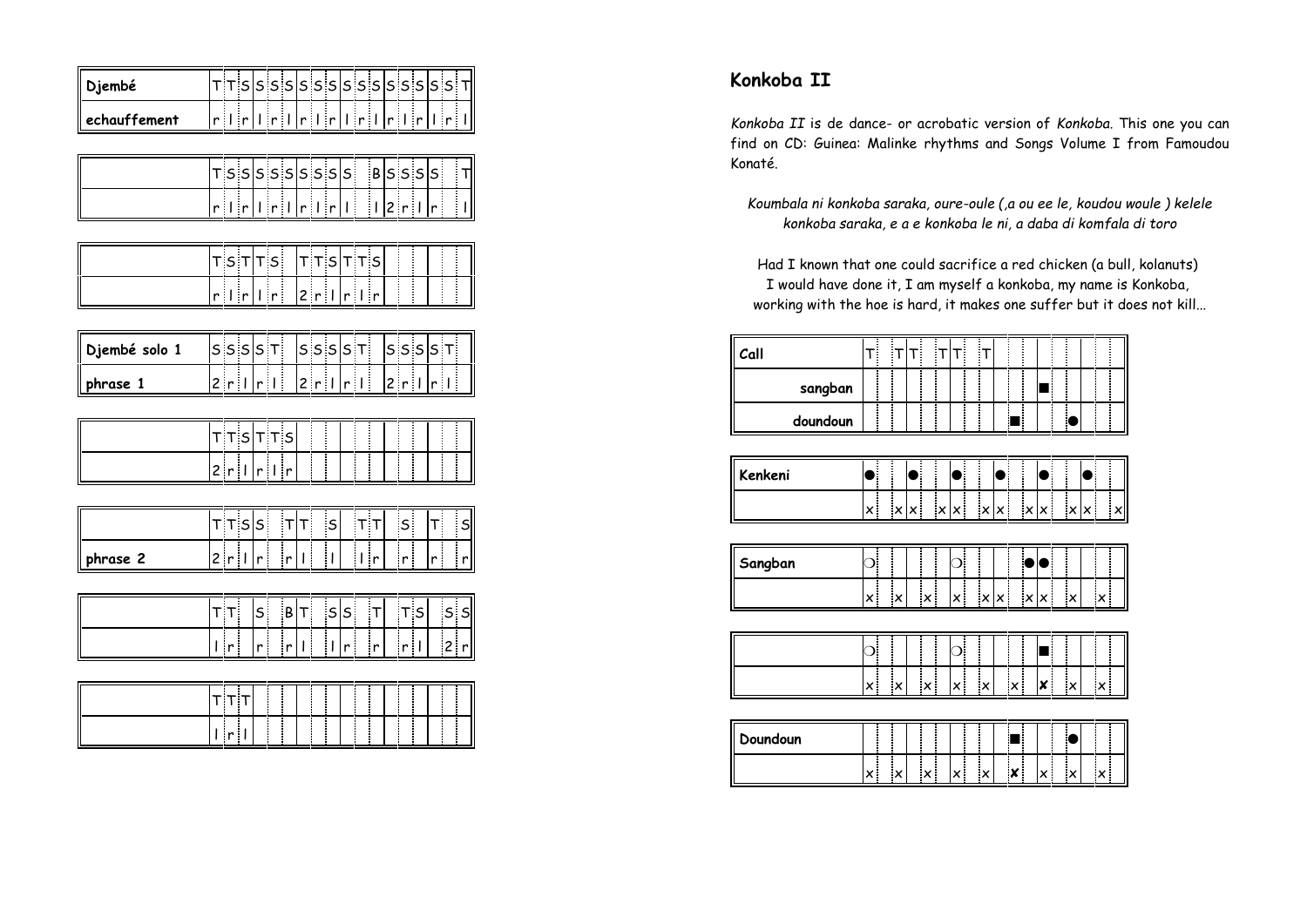| Doundoun      | :                         | $\ddot{\ddot{\phantom{a}}}\,$ | İ                | $\frac{1}{2}$        |               | İ                       | :<br>:<br>:                       |                              |                     | $\bullet$                            |               |                          | <br> <br>                              | $\bullet$               | İ             |                                           |
|---------------|---------------------------|-------------------------------|------------------|----------------------|---------------|-------------------------|-----------------------------------|------------------------------|---------------------|--------------------------------------|---------------|--------------------------|----------------------------------------|-------------------------|---------------|-------------------------------------------|
| variation 1   | $\mathsf{x}^{\mathsf{i}}$ | $\cdot$                       |                  | $\mathbf{x}$         |               | $\overline{x}$          |                                   | $_{\mathsf{x}}^{\mathsf{i}}$ |                     | $\mathbf{x}^{\dagger}$               |               | $\overline{x}$           |                                        | $\frac{1}{2}$           |               | $\overline{\mathsf{x}}$                   |
|               |                           |                               |                  |                      |               |                         |                                   |                              |                     |                                      |               |                          |                                        |                         |               |                                           |
|               |                           |                               | $\bullet$        | $\ddot{\phantom{a}}$ |               | <br> <br>               | j                                 |                              |                     | $\bullet$                            |               |                          | <br> <br>                              |                         | <br> <br>     | j                                         |
|               | $x$ $x$ $\infty$          |                               | $\overline{x}$   |                      | $\frac{1}{x}$ | $\overline{\mathbf{x}}$ |                                   | $\overline{\mathbf{x}}$      |                     | $\overline{\mathbf{x}}$              |               | $\overline{x}$           |                                        | $\overline{\mathbf{x}}$ |               | $\overline{\overline{x}}$                 |
|               |                           |                               |                  |                      |               |                         |                                   |                              |                     |                                      |               |                          |                                        |                         |               |                                           |
| Doundoun      | İ                         | $\frac{1}{2}$                 | İ                | ļ                    |               | j                       | :<br>:<br>:                       |                              |                     |                                      | $\frac{1}{2}$ | $\bullet$                |                                        |                         | ĺ             | l                                         |
| variation 2   | $\overline{\mathbf{x}}$   | $\overline{\mathsf{x}}$       |                  | $\vert_{x}$          |               | $\overline{x}$          |                                   | $\overline{\mathbf{x}}$      |                     |                                      |               | $x$ x $\sqrt{x}$         |                                        | $\cdot$                 |               | $\vert$ x                                 |
|               |                           |                               |                  |                      |               |                         |                                   |                              |                     |                                      |               |                          |                                        |                         |               |                                           |
|               |                           |                               |                  |                      |               | $\bullet$               |                                   |                              |                     | $\overline{\bullet}$                 |               |                          | İ                                      | $\bullet$               | $\frac{1}{2}$ | :                                         |
|               | x x x x x                 |                               |                  |                      |               |                         |                                   | $\overline{\mathbf{x}}$      |                     | $\overline{\mathbf{x}}$              |               | $\overline{x}$           |                                        | $\overline{\mathbf{x}}$ |               | $\overline{\mathbf{x}}$                   |
|               |                           |                               |                  |                      |               |                         |                                   |                              |                     |                                      |               |                          |                                        |                         |               |                                           |
| Djembé 1      | ℸ┊                        | S                             |                  | S T                  |               | $\mathsf{T}^\dagger_!$  |                                   | S                            |                     | $ s $ ד                              |               | $\mathbf{I}$             |                                        | S                       |               | ד∫s<br><u>ا</u>                           |
|               | $\frac{1}{r}$             | r                             |                  | r 1                  |               | $\overline{r}$          |                                   | r                            |                     | $\overline{\mathbf{r}_{\mathsf{L}}}$ |               | $\overline{r}$           |                                        | r                       |               | $\overline{r}$<br>$\overline{\mathbf{I}}$ |
|               |                           |                               |                  |                      |               |                         |                                   |                              |                     |                                      |               |                          |                                        |                         |               |                                           |
| Djembé solo 1 | s s ד ד                   |                               |                  |                      |               |                         | s s s                             |                              |                     |                                      | $ \tau $ s    |                          | ד s<br>$\frac{1}{\vert \vert \vert}$ r |                         |               | $\frac{1}{r}$ s                           |
|               | r 1 r                     |                               | $\mathsf{I}$ in  | ļ                    |               |                         | $\overline{r}$     $\overline{r}$ |                              |                     | $\overline{ _{\mathbf{r}} }$         |               |                          |                                        |                         |               |                                           |
|               |                           | T S                           |                  | $\tau$ ss            |               |                         |                                   | s                            | $\tau$ $\tau$ $ s $ |                                      |               |                          |                                        | $ \tau $ s              |               | T S                                       |
|               | $\overline{\mathbf{u}}$ r |                               |                  | r                    |               | $\overline{r}$          |                                   |                              |                     | $\lceil \cdot \rceil$                |               |                          | $\overline{\mathbb{F}}$ r              |                         |               | $\prod_{i=1}^n$                           |
|               |                           |                               |                  |                      |               |                         |                                   | r                            |                     |                                      |               |                          |                                        |                         |               | $\mathsf I$                               |
|               | sļ                        | İ                             |                  | s s t s s t          |               |                         |                                   |                              |                     |                                      |               | s s s                    |                                        | ြိ                      | :<br>:        | $s^{\rm i}_{\rm i}$                       |
|               | İ<br>r                    | 'n                            |                  | $\lceil  r  \rceil$  |               | $\frac{1}{r+1}$         | Ì                                 |                              |                     | $ 2 $ r                              |               | $\overline{\phantom{a}}$ |                                        | $\mathsf{r}$            |               | $\overline{[ \cdot ]}$                    |
|               |                           |                               |                  |                      |               |                         |                                   |                              |                     |                                      |               |                          |                                        |                         |               |                                           |
|               | s s                       |                               | $\mathsf{s}^!_!$ |                      |               | $\frac{1}{2}$           | <br> <br>                         |                              |                     |                                      |               | ד ד ד s                  |                                        |                         |               |                                           |
|               | $\frac{1}{r+1}$           |                               | $\overline{f}$   | $\frac{1}{2}$        |               | ļ                       | İ                                 |                              |                     |                                      |               | 2 r  r                   |                                        |                         |               |                                           |

| Djembé<br>start |                               |                                             |                                  | TTSSSSSSSTTSSSSSSS                  |
|-----------------|-------------------------------|---------------------------------------------|----------------------------------|-------------------------------------|
| echauffement    | $  \cdot  $<br>Ħ<br>¦r.<br>'n | Ir                                          | r   r   <br>$r$                  | r  r                                |
| Doundoun        |                               |                                             |                                  |                                     |
| echauffement    |                               |                                             | $x \times$                       | $x$ $\mathsf{x}$<br>×∶×             |
|                 |                               |                                             |                                  |                                     |
| repeat          |                               | $\tau$ $\tau$ $s$ $ s $ $s$ $ s $ $s$ $ s $ | $T$ $T$ $S$                      | $s$ s $s$ s $s$ s $s$               |
|                 | 1 r 1<br>Ħ<br>in.<br>'n       | r I r                                       | r                                | $r \parallel r$<br>$  \cdot  $<br>Ħ |
|                 |                               |                                             |                                  |                                     |
|                 | :× ×                          | $\vert x \vert x \vert$<br>$x$ $\infty$     | X: X                             | x: x<br>x: x                        |
|                 |                               |                                             |                                  |                                     |
| ending          |                               | TTSSSSSSSTTS                                |                                  | S<br>s:<br>!s                       |
|                 | r i liri<br>1 r 1             | r 1 r                                       | Ħ<br>$  \cdot  $                 | ۱r<br>: r                           |
| doundoun        |                               |                                             |                                  |                                     |
|                 | $\mathbf{x}$ $\mathbf{x}$     | $\vert x \vert x$<br>$x \times$             | $\times$<br>ix:                  | İX<br>×                             |
|                 |                               |                                             |                                  |                                     |
| Djembé          | ⊤isis                         | s T<br>$\mathsf{s}$<br>Ś<br>i               | s:<br>5 <sub>1</sub>             | .s<br>S T                           |
| solo accomp.1   | ∄l ¦r<br>r                    | r <br>r<br>r                                | r <sub>1</sub><br>r <sub>1</sub> | r∏<br>.<br>In                       |

| Djembé        |  |  |  |  |
|---------------|--|--|--|--|
| solo accomp.2 |  |  |  |  |

| Djembé        |       | sisisisisi            | S S S |
|---------------|-------|-----------------------|-------|
| solo accomp.3 | n:1:n | $r$ : $l$ : $r$ $l$ ! |       |